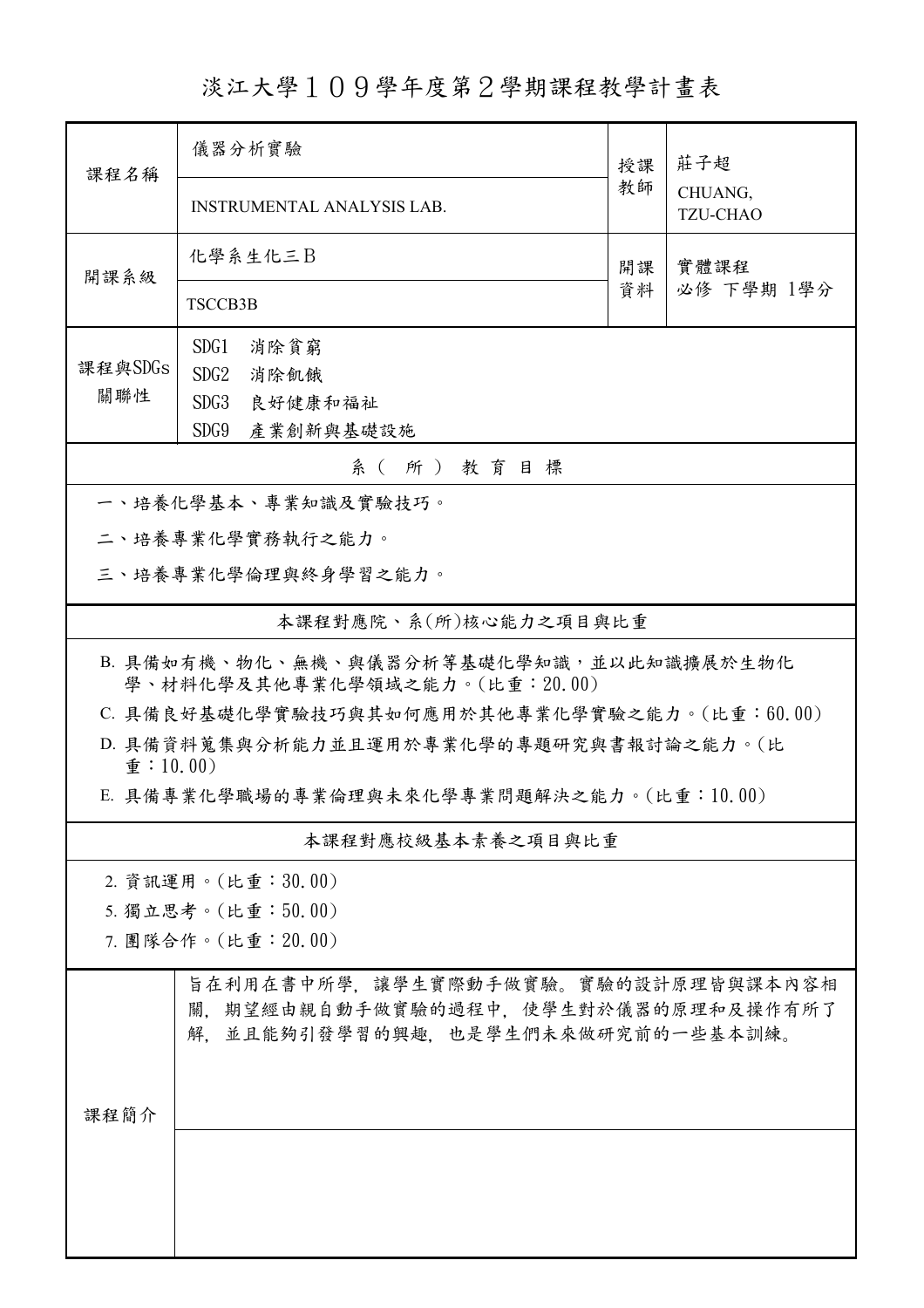|                                                                                                                                        |                              | This curriculum is to cover the major principle of instrumental analysis that<br>the students learned from the lecture, and allow students to experiment the<br>essence of instrumental analysis in the first hand. This class is to provide<br>the basic training to meet the future challenge from research and work<br>places. |            |                                                                                                |                                            |  |  |
|----------------------------------------------------------------------------------------------------------------------------------------|------------------------------|-----------------------------------------------------------------------------------------------------------------------------------------------------------------------------------------------------------------------------------------------------------------------------------------------------------------------------------|------------|------------------------------------------------------------------------------------------------|--------------------------------------------|--|--|
| 本課程教學目標與認知、情意、技能目標之對應                                                                                                                  |                              |                                                                                                                                                                                                                                                                                                                                   |            |                                                                                                |                                            |  |  |
| 將課程教學目標分別對應「認知(Cognitive)」、「情意(Affective)」與「技能(Psychomotor)」                                                                           |                              |                                                                                                                                                                                                                                                                                                                                   |            |                                                                                                |                                            |  |  |
|                                                                                                                                        | 的各目標類型。                      |                                                                                                                                                                                                                                                                                                                                   |            |                                                                                                |                                            |  |  |
| 一、認知(Cognitive):著重在該科目的事實、概念、程序、後設認知等各類知識之學習。<br>二、情意(Affective):著重在該科目的興趣、倫理、態度、信念、價值觀等之學習。<br>三、技能(Psychomotor):著重在該科目的肢體動作或技術操作之學習。 |                              |                                                                                                                                                                                                                                                                                                                                   |            |                                                                                                |                                            |  |  |
| 序<br>號                                                                                                                                 |                              | 教學目標(中文)                                                                                                                                                                                                                                                                                                                          |            | 教學目標(英文)                                                                                       |                                            |  |  |
| $\mathbf{1}$                                                                                                                           |                              | 1培養團隊合作的精神與能力。                                                                                                                                                                                                                                                                                                                    |            | 1 To cultivate the students' spirit and ability of<br>team-work.                               |                                            |  |  |
|                                                                                                                                        |                              | 2 2培養學生思考邏輯                                                                                                                                                                                                                                                                                                                       |            | 2 To cultivate the students' ability of logical<br>thinking.                                   |                                            |  |  |
| $\mathcal{E}$                                                                                                                          | 問題的基本能力                      | 3培養發現問題、分析問題並解決                                                                                                                                                                                                                                                                                                                   |            | 3 To cultivate the students' basic ability of<br>discovering, analyzing, and solving problems. |                                            |  |  |
|                                                                                                                                        | 教學目標之目標類型、核心能力、基本素養教學方法與評量方式 |                                                                                                                                                                                                                                                                                                                                   |            |                                                                                                |                                            |  |  |
| 序<br>號                                                                                                                                 | 目標類型                         | 院、系 $(\text{m})$<br>核心能力                                                                                                                                                                                                                                                                                                          | 校級<br>基本素養 | 教學方法                                                                                           | 評量方式                                       |  |  |
| 1                                                                                                                                      | 情意                           | <b>BCDE</b>                                                                                                                                                                                                                                                                                                                       | 257        | 講述、討論、實作                                                                                       | 測驗、作業、討論(含<br>課堂、線上)、實<br>作、報告(含口頭、書<br>面) |  |  |
| $\overline{2}$                                                                                                                         | 技能                           | <b>BCDE</b>                                                                                                                                                                                                                                                                                                                       | 257        | 講述、討論、實作                                                                                       | 測驗、作業、討論(含<br>課堂、線上)、實<br>作、報告(含口頭、書<br>面) |  |  |
| 3                                                                                                                                      | 認知                           | <b>BCDE</b>                                                                                                                                                                                                                                                                                                                       | 257        | 講述、討論、實作                                                                                       | 測驗、作業、討論(含<br>課堂、線上)、實<br>作、報告(含口頭、書<br>面) |  |  |
|                                                                                                                                        |                              |                                                                                                                                                                                                                                                                                                                                   |            | 授課進度表                                                                                          |                                            |  |  |
| 週<br>次                                                                                                                                 | 日期起訖                         |                                                                                                                                                                                                                                                                                                                                   |            | 內 容 (Subject/Topics)                                                                           | 備註                                         |  |  |
|                                                                                                                                        | $110/02/22$ ~<br>110/02/28   |                                                                                                                                                                                                                                                                                                                                   |            | 實驗check in(分組、實驗室清理) 、實驗室規則說明                                                                  |                                            |  |  |
| $\overline{2}$                                                                                                                         | $110/03/01$ ~<br>110/03/07   | 實驗課程講解                                                                                                                                                                                                                                                                                                                            |            |                                                                                                |                                            |  |  |
| 3                                                                                                                                      | $110/03/08$ ~<br>110/03/14   | 實驗一 Determination of Iron by AA in<br>Vitamin-Mineral tables.                                                                                                                                                                                                                                                                     |            |                                                                                                |                                            |  |  |
| 4                                                                                                                                      | $110/03/15$ ~<br>110/03/21   | 各組實驗上台報告                                                                                                                                                                                                                                                                                                                          |            |                                                                                                |                                            |  |  |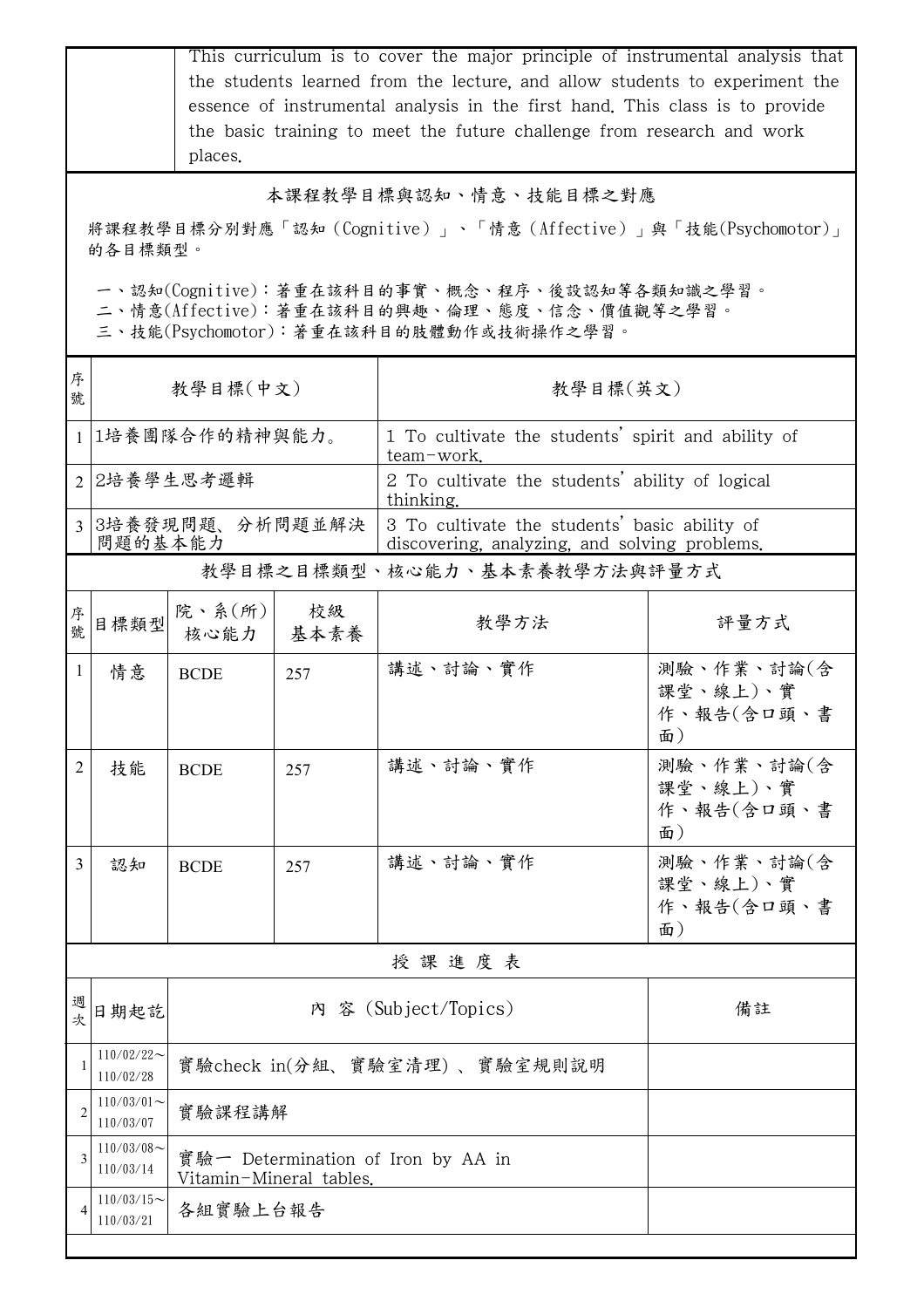| 5           | $110/03/22$ ~<br>110/03/28 | 實驗二 (I) the vinyl acetate content of packaging<br>film-a quantitative IR experiment. $(II)$ IR determination<br>of a mixture of Xylene isomers. |  |  |
|-------------|----------------------------|-------------------------------------------------------------------------------------------------------------------------------------------------|--|--|
| 6           | $110/03/29$ ~<br>110/04/04 | 教學觀摩日                                                                                                                                           |  |  |
|             | $110/04/05$ ~<br>110/04/11 | 實驗三 Determination of phosphorus in detergents<br>with $E-390$ spectrometer                                                                      |  |  |
| 8           | $110/04/12$ ~<br>110/04/18 | 實驗四 Determination of alcohol content of a beer<br>sample.(GC-FID)                                                                               |  |  |
| $\mathbf Q$ | $110/04/19$ ~<br>110/04/25 | 實驗五Improved method of extraction and<br>high-performance liquid chromatographic separation<br>of ganoderic acids from ganoderma lucidum.        |  |  |
| 10          | $110/04/26$ ~<br>110/05/02 | 期中考試週                                                                                                                                           |  |  |
| 11          | $110/05/03$ ~<br>110/05/09 | 實驗六Using cyclic voltammetry and molecular<br>modeling to determine substituent effects in the<br>one-electron reduction of benzoquinones.       |  |  |
| 12          | $110/05/10$ ~<br>110/05/16 | 實驗七 The analysis of nitrite in drinking water by<br>flow injection analysis. (FIA-UV/VIS detector)                                              |  |  |
| 13          | $110/05/17$ ~<br>110/05/23 | 實驗八 電位測定法之應用-沉澱滴定及銀之錯合離子滴<br>定。                                                                                                                 |  |  |
| 14          | $110/05/24$ ~<br>110/05/30 | 實驗實機操作考                                                                                                                                         |  |  |
| 15          | $110/05/31$ ~<br>110/06/06 | 綜合性實機操作定性定量分析應用考                                                                                                                                |  |  |
| 16          | $110/06/07$ ~<br>110/06/13 | 實驗補做週                                                                                                                                           |  |  |
| 17          | $110/06/14$ ~<br>110/06/20 | 實驗check out (儀器清點實驗室清理)、實驗期末考                                                                                                                   |  |  |
| 18          | $110/06/21$ ~<br>110/06/27 | 期末考試週                                                                                                                                           |  |  |
| 修課應<br>注意事項 |                            | 其他修課應注意事項:<br>1.詳讀實驗室安全規則。<br>2.上課前應自行準備全罩式護目鏡、活性碳口罩、實驗衣、手套、長褲、可全包<br>覆腳部的鞋子及攜帶實驗本。<br>3.已修習大一和大二實驗課程                                           |  |  |
| 教學設備        |                            | 電腦、其它(化學儀器)                                                                                                                                     |  |  |
| 教科書與<br>教材  |                            | Robert E. Van Atta, Ph.D."Instrumental methods of Analysis for Loboratory<br>Tech."                                                             |  |  |
|             | 參考文獻                       | 1.HOLLER, SKOOG, CROUCH, "Principles of Instrumental Analysis"<br>2.HOLLER, SKOOG, CROUCH, WEST, "Fundamentals of Analytical chemistry"         |  |  |
| 批改作業<br>篇數  |                            | 20 篇 (本欄位僅適用於所授課程需批改作業之課程教師填寫)                                                                                                                  |  |  |
|             | 學期成績<br>計算方式               | ◆出席率:<br>$%$ ◆平時評量:25.0 % ◆期中評量:<br>$\%$<br>◆期末評量: 35.0 %<br>◆其他〈(預報和結報和上台報告)〉:40.0 %                                                           |  |  |